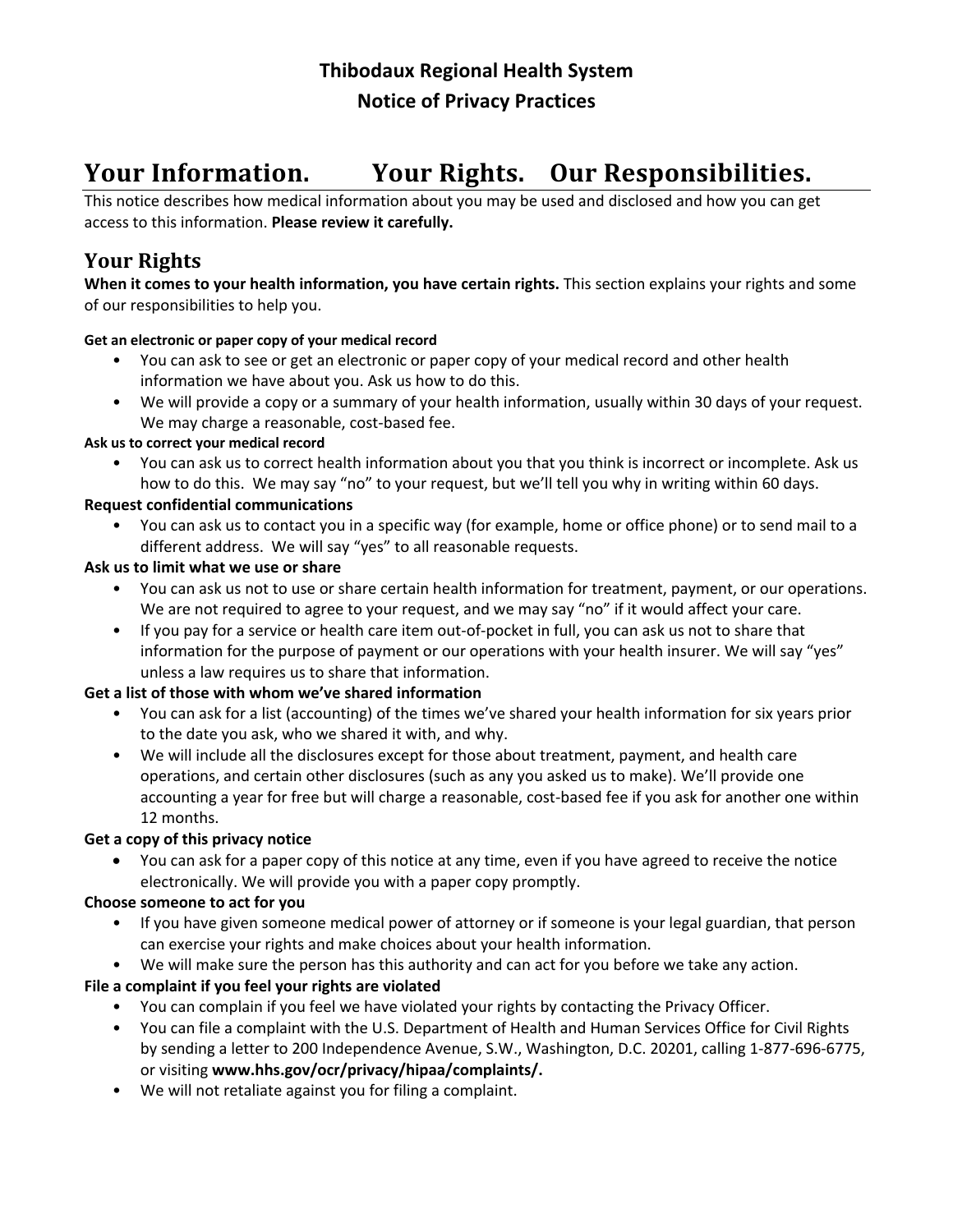## **Your Choices**

**For certain health information, you can tell us your choices about what we share.** If you have a clear preference for how we share your information in the situations described below, talk to us. Tell us what you want us to do, and we will follow your instructions.

In these cases, you have both the right and choice to tell us to:

- Share information with your family, close friends, or others involved in your care
- Share information in a disaster relief situation
- Include your information in a hospital directory

*If you are not able to tell us your preference, for example if you are unconscious, we may go ahead and share your information if we believe it is in your best interest. We may also share your information when needed to lessen a serious and imminent threat to health or safety.*

In these cases we never share your information unless you give us written permission:

- Marketing purposes
- Sale of your information
- Most sharing of psychotherapy notes

In the case of fundraising:

• We may contact you for fundraising efforts, but you can tell us not to contact you again.

## **Our Uses and Disclosures**

### How do we typically use or share your health information?

We typically use or share your health information in the following ways.

#### **Treat you**

We can use your health information and share it with other professionals who are treating you.

*Example: A doctor treating you for an injury asks another doctor about your overall health condition.*

#### **Run our organization**

We can use and share your health information to run our practice, improve your care, and contact you when necessary. *Example: We use health information about you to manage your treatment and services.* 

#### **Bill for your services**

We can use and share your health information to bill and get payment from health plans or other entities. *Example: We give information about you to your health insurance plan so it will pay for your services.* 

### How else can we use or share your health information?

We are allowed or required to share your information in other ways – usually in ways that contribute to the public good, such as public health and research. We have to meet many conditions in the law before we can share your information for these purposes. For more information see:

www.hhs.gov/ocr/privacy/hipaa/understanding/consumers/index.html**.**

#### **Help with public health and safety issues**

We can share health information about you for certain situations such as:

- Preventing disease
- Helping with product recalls
- Reporting adverse reactions to medications
- Reporting suspected abuse, neglect, or domestic violence
- Preventing or reducing a serious threat to anyone's health or safety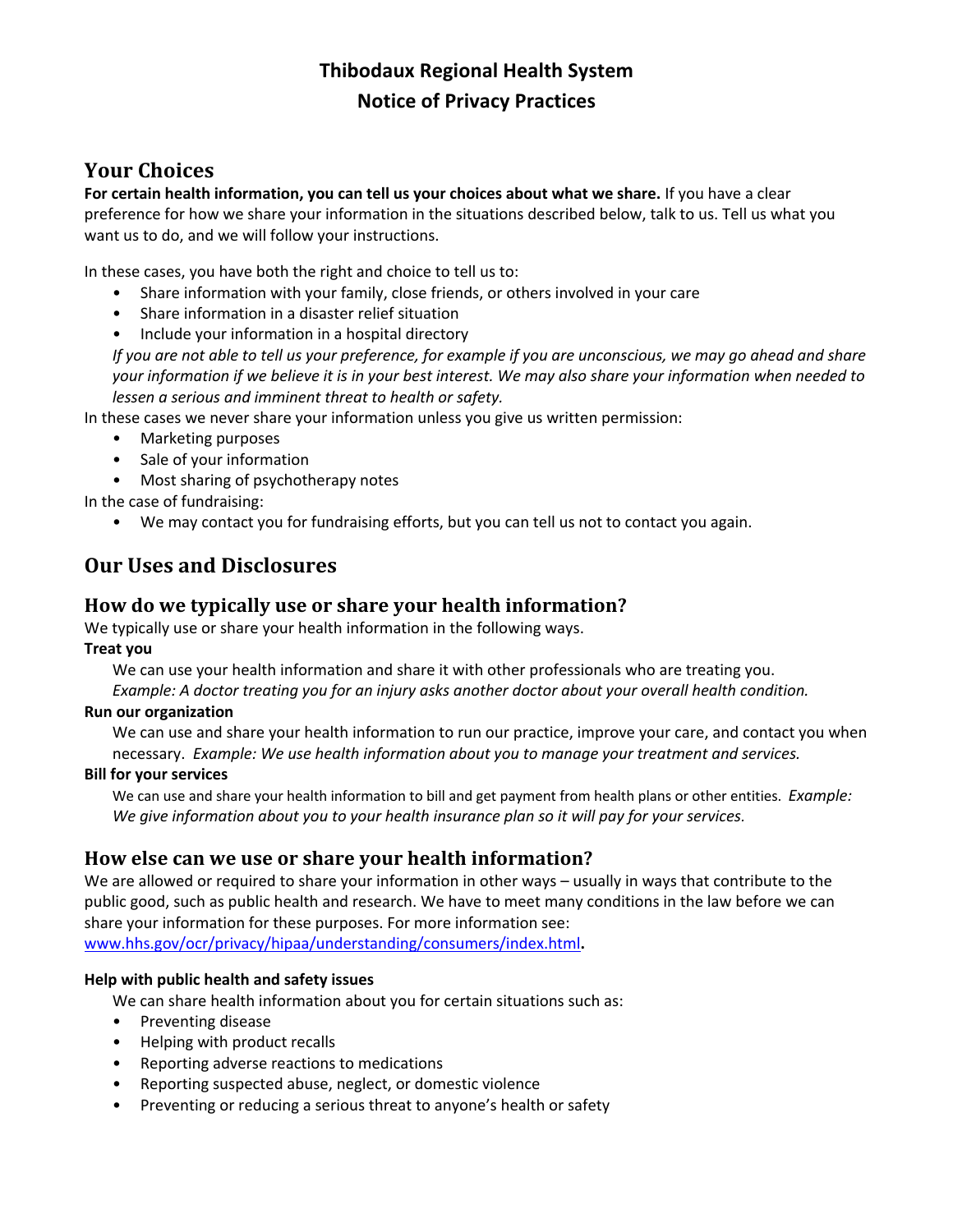#### **Do research**

We can use or share your information for health research.

#### **Comply with the law**

We will share information about you if state or federal laws require it, including with the Department of Health and Human Services if it wants to see that we're complying with federal privacy law.

#### **Respond to organ and tissue donation requests**

We can share health information about you with organ procurement organizations.

#### **Work with a medical examiner or funeral director**

We can share health information with a coroner, medical examiner, or funeral director when an individual dies.

#### **Address workers' compensation, law enforcement, and other government requests**

We can use or share health information about you:

- For workers' compensation claims
- For law enforcement purposes or with a law enforcement official
- With health oversight agencies for activities authorized by law
- For special government functions such as military, national security, and presidential protective services

#### **Respond to lawsuits and legal actions**

We can share health information about you in response to a court or administrative order, or in response to a subpoena.

### **Our Responsibilities**

- We are required by law to maintain the privacy and security of your protected health information.
- We will let you know promptly if a breach occurs that may have compromised the privacy or security of your information.
- We must follow the duties and privacy practices described in this notice and give you a copy of it.
- We will not use or share your information other than as described here unless you tell us we can in writing. If you tell us we can, you may change your mind at any time. Let us know in writing if you change your mind.

For more information see: www.hhs.gov/ocr/privacy/hipaa/understanding/consumers/noticepp.html**.**

### **Changes to the Terms of this Notice**

We can change the terms of this notice, and the changes will apply to all information we have about you. The new notice will be available upon request, in our office, and on our web site.

## **Other Instructions for Notice**

- This Notice is effective June 21, 2021.
- Our Privacy Officer is Dana Rodrigue, RN. She can be reached by phone at 985-493-4760 or by email at dana.rodrigue@thibodaux.com
- This notice applies to Thibodaux Regional Health System and its affiliate physician practices noted below:
	- o Brain and Spine Clinic, 726 N Acadia Road Suite 2100, Thibodaux, LA 70301
	- o Heart & Vascular Surgery Clinic, 604 N Acadia Road Suite 409, Thibodaux, LA 70301
	- o Endocrinology Clinic, 726 N Acadia Road, Suite 3300, Thibodaux, LA 70301
	- o Family Medicine Clinic Paincourtville, 114 Hwy 403, Paincourtville, LA 70391
	- o Family Medicine Clinic Pierre Part, 3928 Hwy 70 S, Pierre Part, Thibodaux, LA 70339